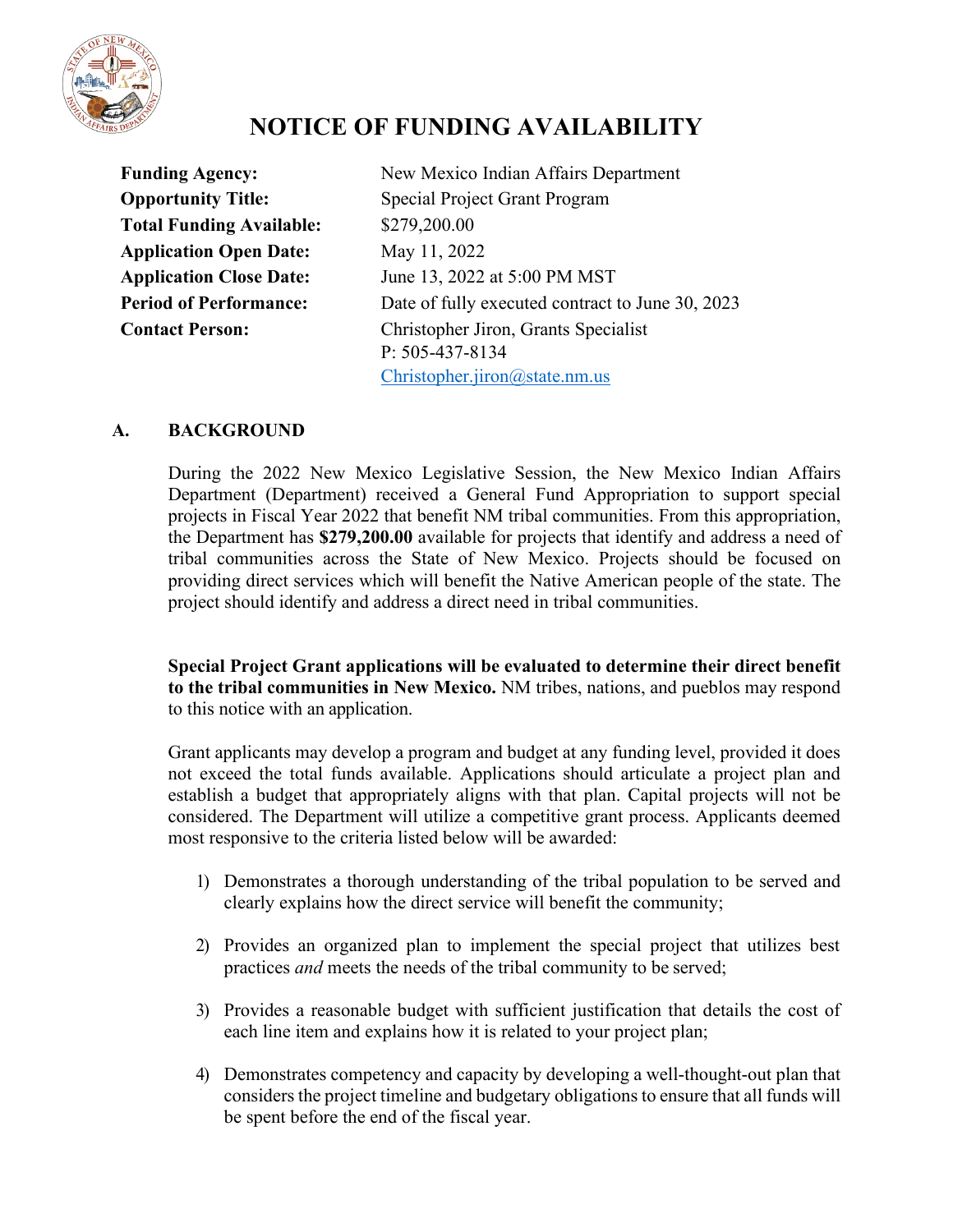While the Department anticipates making more than one award, this is a competitive grant process. Some applicants may receive zero or partial funding. NM nations, tribes, pueblos may respond to this notice with an application. IAD will not be granting tribal serving organizations (TSO) directly. TSOs may partner up with a tribal government as their contractor. This would mean the tribal government would be the grantee and the TSO would be their contractor.

## **Notice of Funding Availability Schedule**

*NM Indian Affairs Department will make every effort to adhere to the following proposed schedule and any changes to this schedule will be issued on the IAD website at: www.iad.state.nm.us*

| <b>Action</b>                         | <b>Due Date</b>        |
|---------------------------------------|------------------------|
| IAD issues Notice of Funding          |                        |
| Availability                          | May 11, 2022           |
| Deadline for application submissions  |                        |
| any application received after this   |                        |
| date and time will not be considered  | June 13, 2022, 5:00 PM |
| for a grant award.                    | <b>MST</b>             |
| Application review/contact applicants |                        |
| for clarification, if needed.         | June 14-17, 2022       |
| Notice of Award and request for       |                        |
| revised budget sent to awardees.      | June 20, 2022          |
|                                       | June 23, 2022, 5:00 PM |
| Awardee revised budget due to IAD.    | <b>MST</b>             |
| IAD initiates the contract process    | June-July 2022         |

#### **B. SCOPE OF WORK**

Please draft a scope of work that describes the direct service need that will benefit that Native American population in your community. Examples of projects include: Youth, Language Preservation, Behavioral Health, Aging & Elder Services, Education, Cultural Enrichment, Drug & Alcohol Awareness, Environmental Services.

#### **C. DELIVERABLES**

Upon award, grantees will be required to fulfill the following deliverables:

- Participate in at least one site visit and a quarterly progress call with a program monitor from the Department. For budget purchases, please estimate a twohour site visit at your program office.
- Ensure expenditure of at least 40% of awarded funding by December 31, 2022.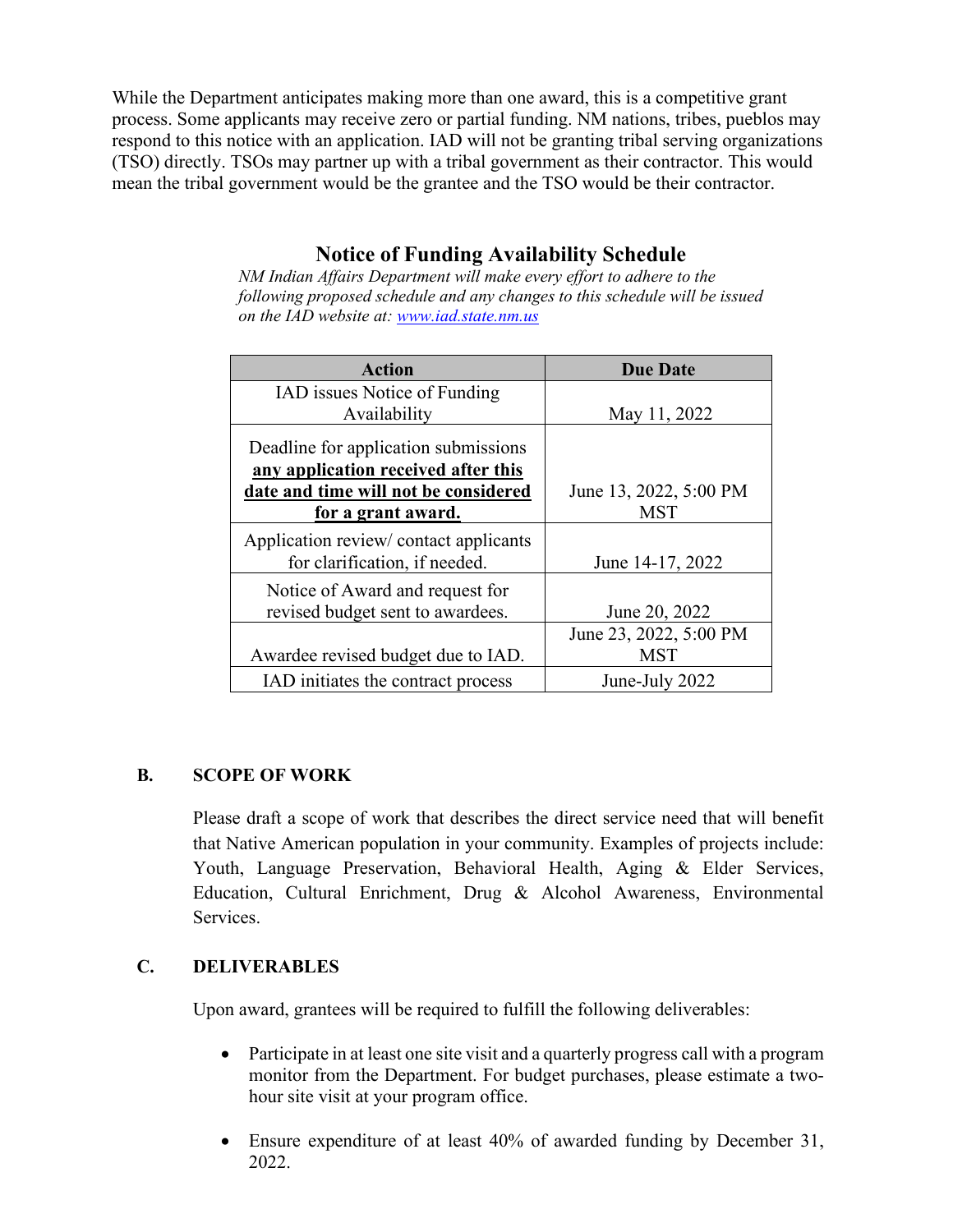- Submit quarterly reports detailing the progress and outcomes of the program. These quarterly reports should tell IAD the progress on the project and anything that IAD needs to know to support the grantee in expending all funds.
- Submit requests for payment on a monthly basis with detailed invoices, receipts, and other supporting documentation.

#### **D. APPLICATION INSTRUCTIONS**

Please develop your project application by completing the Special Project Grant Program Application and budget form. **Respondents shall fill-in their application and budget and submit as their response.** Please also include a cover letter signed by the tribe, nation, pueblo, leadership with your application.

| <b>Number of Copies</b>  | We are only accepting electronic applications.<br>Applicant shall send via email one (1) copy of their<br>application and budget to the email address below: |  |
|--------------------------|--------------------------------------------------------------------------------------------------------------------------------------------------------------|--|
| <b>Delivery Location</b> | Application and budget must be received via email<br>on or before June 13, 2022 at 5:00 PM MST to:                                                           |  |
|                          | Christopher Jiron<br><b>Grants Specialist</b><br>New Mexico Indian Affairs Department<br>Christopher.jiron@state.nm.us                                       |  |